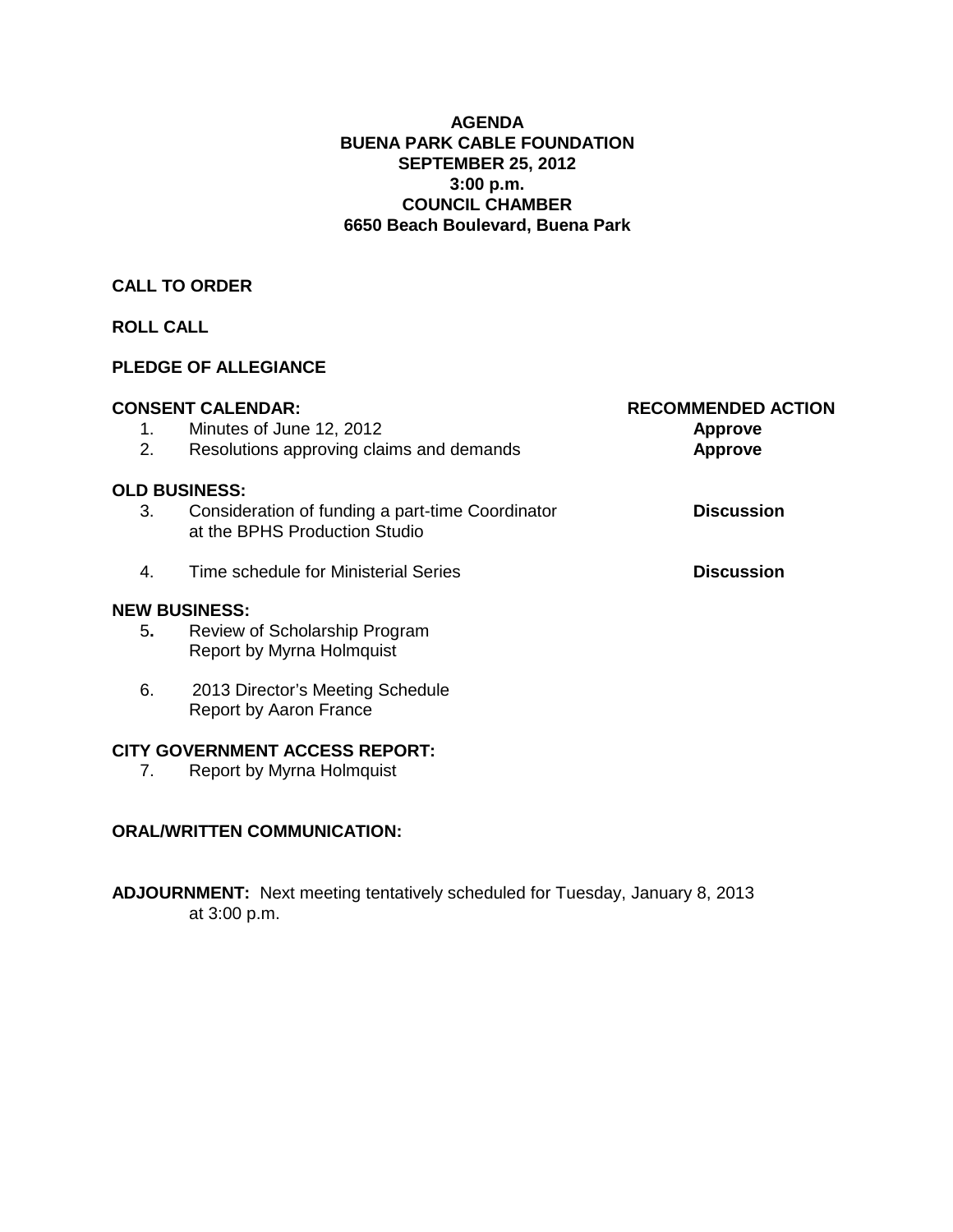#### **BUENA PARK CABLE FOUNDATION** *DRAFT* **MINUTES OF MEETING June 12, 2012**

Director Barnet called the Buena Park Cable Foundation Meeting of June 12, 2012 to order at 2:15 p.m. in the Council Chamber, 6650 Beach Boulevard, Buena Park, California.

# **ROLL CALL:**

Bass, Barnet, Harbert, Night ABSENT: Berry, Dow, Oh, Smith and Swift

#### **ALSO PRESENT:**

Aaron France, Administrative Analyst; Dennis Varela, Accountant and Marsha Schwartze, Secretary.

#### **PLEDGE OF ALLEGIANCE**

Director Harbert led the Pledge of Allegiance to the flag.

#### **OLD BUSINESS:**

#### **(3) Consideration of funding a part-time Coordinator at the BPHS Production Studio.**

It was the consensus of the Directors present to continue this item to the next BPCF meeting scheduled for September 11, 2012, since Principal Coombs has indicated that a new instructor has not yet been hired.

**(4) Re-establishment of the Ministerial Series.** Director Harbert reported that he has interest from 3 other Ministers, besides himself, to allow the Foundation to film their church services. He asked that a time schedule be created to help with future planning. Director Harbert indicated that he was hoping to do one program per quarter to begin with, perhaps adding an Easter service. He noted that the community response has been very positive.

Aaron France asked Director Harbert for a list of the Ministers who will be participating. Mr. France indicated that the current budget has enough money allocated for 4 shows in the upcoming year and that additional funds can be allocated in the future if the number of shows increase.

(Directors Dow, Oh, Smith and Swift entered at 2:20 p.m.) President Barnet reviewed the previous discussions for the Directors arriving late.

Director Smith noted changes were being planned to the format of the invocation at the Mayor's Prayer Breakfast and advised Director Harbert that his participation and some planning would be needed.

#### **CONSENT CALENDAR**

- **(1) Minutes of May 15, 2012**
- **(2) Resolutions approving claims and demands**

Motion: Night/Smith moved to approve items 1-2 on the consent calendar. MOTION CARRIED unanimously. Director BERRY ABSENT.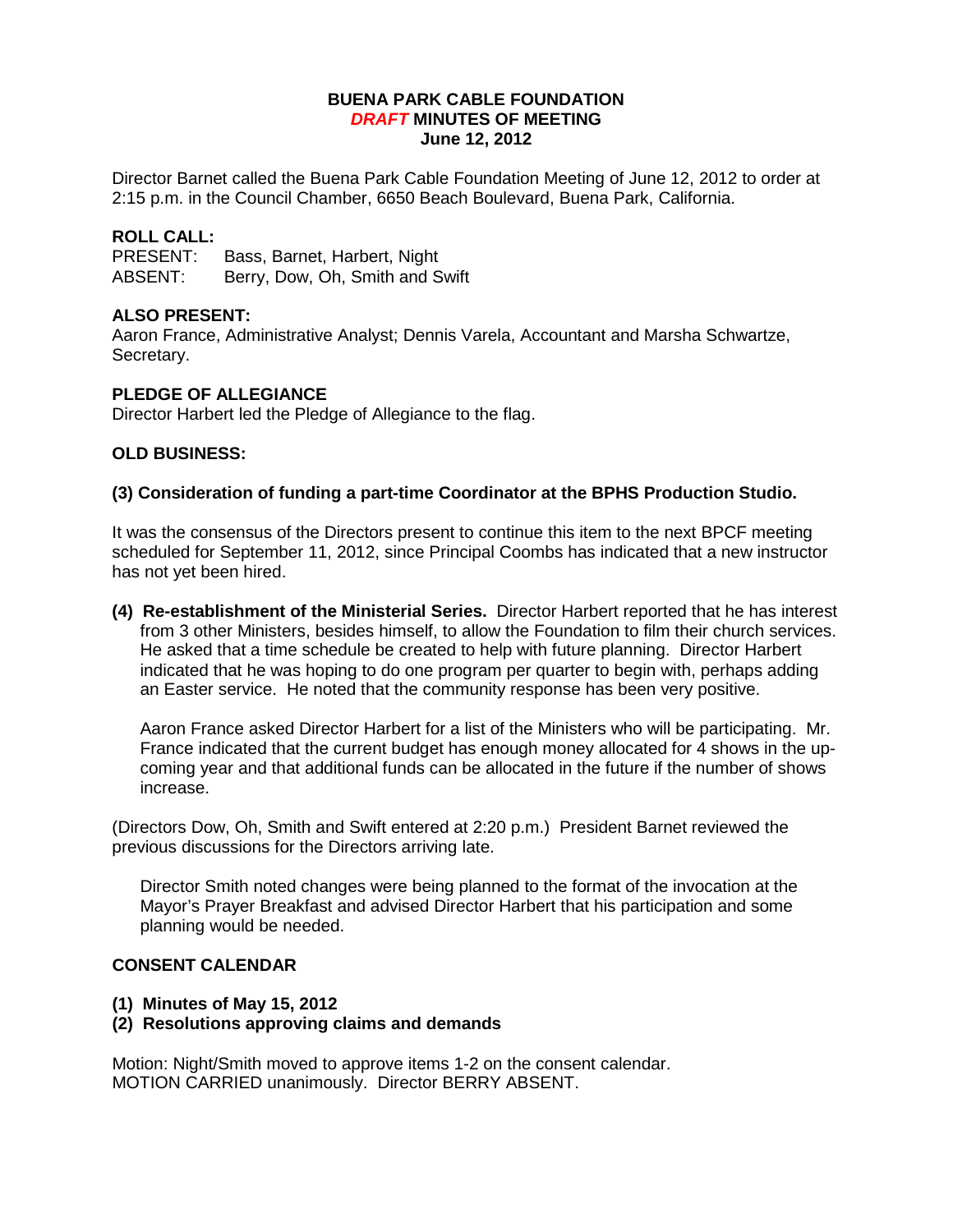## **OLD BUSINESS (Continued):**

**(5) Adoption of the Fiscal Year 2012-2013 Budget.** Aaron France reviewed the changes discussed at the May 15, 2012 meeting advising that there were not any major differences between this budget and the previous year's budget aside from adding \$300 more for professional services. He noted that the total budget for 2012-2013 was \$107,555.

Motion: Harbert/Night moved to approve the 2012-2013 Budget as submitted. MOTION CARRIED unanimously. Director BERRY ABSENT.

#### **NEW BUSINESS:**

**(6) Communications Scholarship Awards.** Aaron France reported that 4 applications had been received and a committee comprised of Director Swift, Director Night and Director Bass conducted interviews, and decided to divide the \$5,000 scholarship money equally between the 4 applicants. He advised that the scholarship checks would be awarded at the 5:00 p.m. City Council meeting and invited the Directors to attend.

Motion: Harbert/Night moved to approve the appropriation of \$1,250 per scholarship to (1) Adam Gomez, (2) Kyler Walker, (3) Ayesha Bhasin and (4) Carlos Franco.

At the request of Director Smith, Director Swift reviewed the qualifications and future plans of each recipient.

ROLL CALL VOTE:

AYES: BARNET, OH, NIGHT, SWIFT, BASS, DOW, HARBERT AND SMITH NOES: NONE<br>ABSENT: BERRY ABSENT:

**(7) City Government Access Report.** Aaron France reported that the current programming on BPTV includes the Memorial Day Production for 2012 hosted by the Women's Club, the Buena Park Youth Theater's production of Footloose, the 2012 Summer Concert Series promotion, Inside Buena Park featuring Capital Improvement Projects, the Spring Edition of Buena Park Today Edition highlighting the opening of the new Buena Park Community Center, the Children's Art Festival, the re-broadcasts of the City Council meetings, the Police Appreciation Luncheon, the Orange County Department of Education Spotlight on Education monthly program on Environmental Education and Crime Watch. Pre-production has begun on the Summer Edition of Buena Park Today and Adopt-a-Pet featuring a new dedicated SEAACA Officer named Donna, who temporarily replaced Justin Gomez. He noted that the Police Open House being held on June 16, 2012 will also be covered. Additionally, staff is working on a Grip Program, Summer Aquatics and Parks Program and a tour of Independence Hall.

Aaron France reported that on-air talent, Cathy Kim, has left to take a position with Giving Children Hope, but will be continuing with BPTV on a part-time basis. He noted that interviews are currently taking place for a replacement.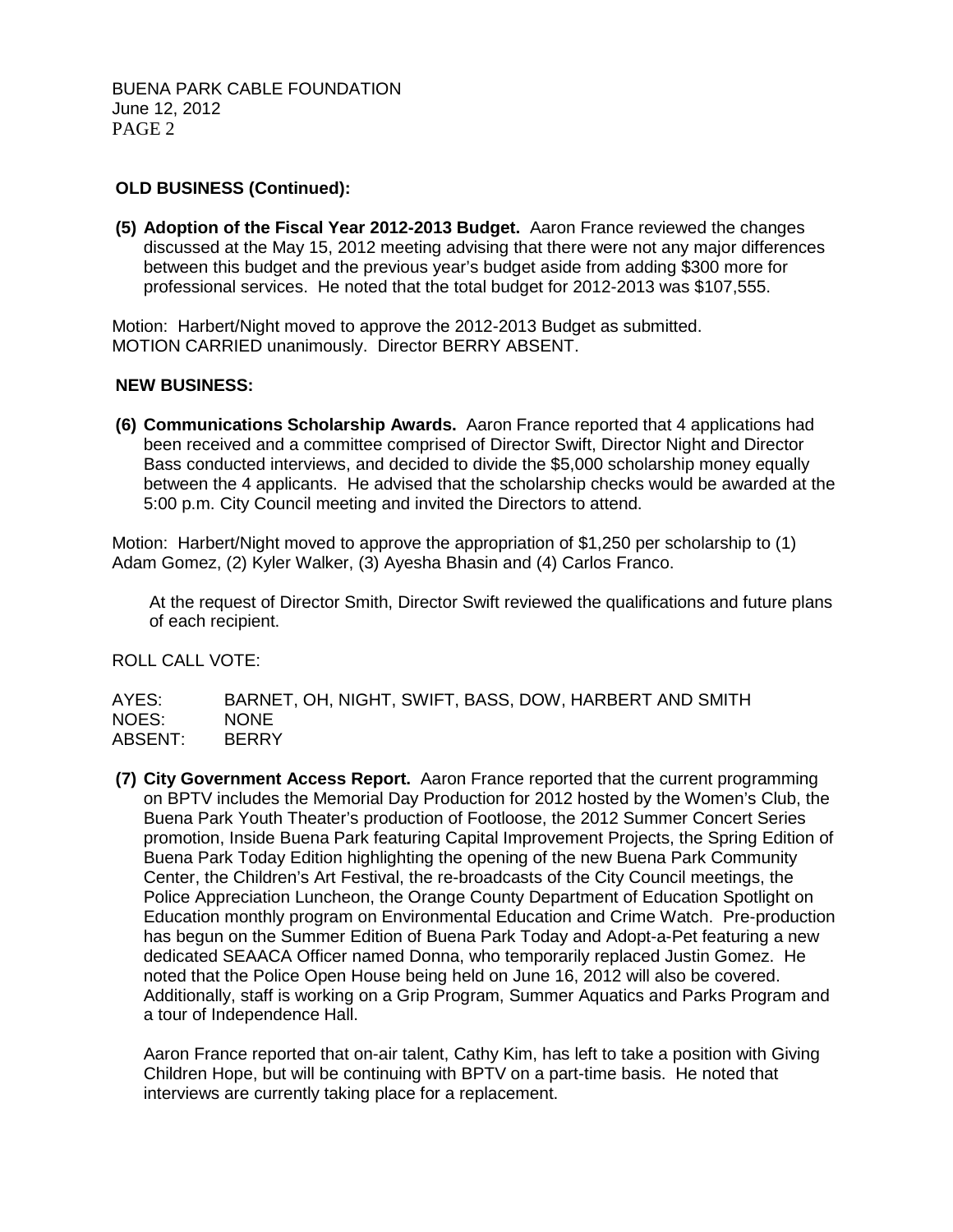BUENA PARK CABLE FOUNDATION June 12, 2012 PAGE 3

> Director Night inquired about the current Adopt-a-Pet episode and was informed by Mr. France that Episode #17 was currently being added.

President Barnet commented that he felt the consistency of having the same SEAACA Officer appear on the Adopt-a-Pet programs would instill more community confidence and trust. Mr. France responded that the former SEAACA Officer, Denise Woodside, is currently the new Pet Adoption Manager at the SEAACA facility and would be a big part of future Adopt-a-Pet programming.

**(7) ORAL COMMUNICATION:** There were no oral communications.

#### **ADJOURNMENT:**

There being no further business, the meeting was adjourned at 2:39 p.m. The next meeting is scheduled for September 11, 2012 at 3:00 p.m.

### **ATTEST:**

Marsha Schwartze, Secretary Grant Barnet, President

\_\_\_\_\_\_\_\_\_\_\_\_\_\_\_\_\_\_\_\_\_\_\_ \_\_\_\_\_\_\_\_\_\_\_\_\_\_\_\_\_\_\_\_\_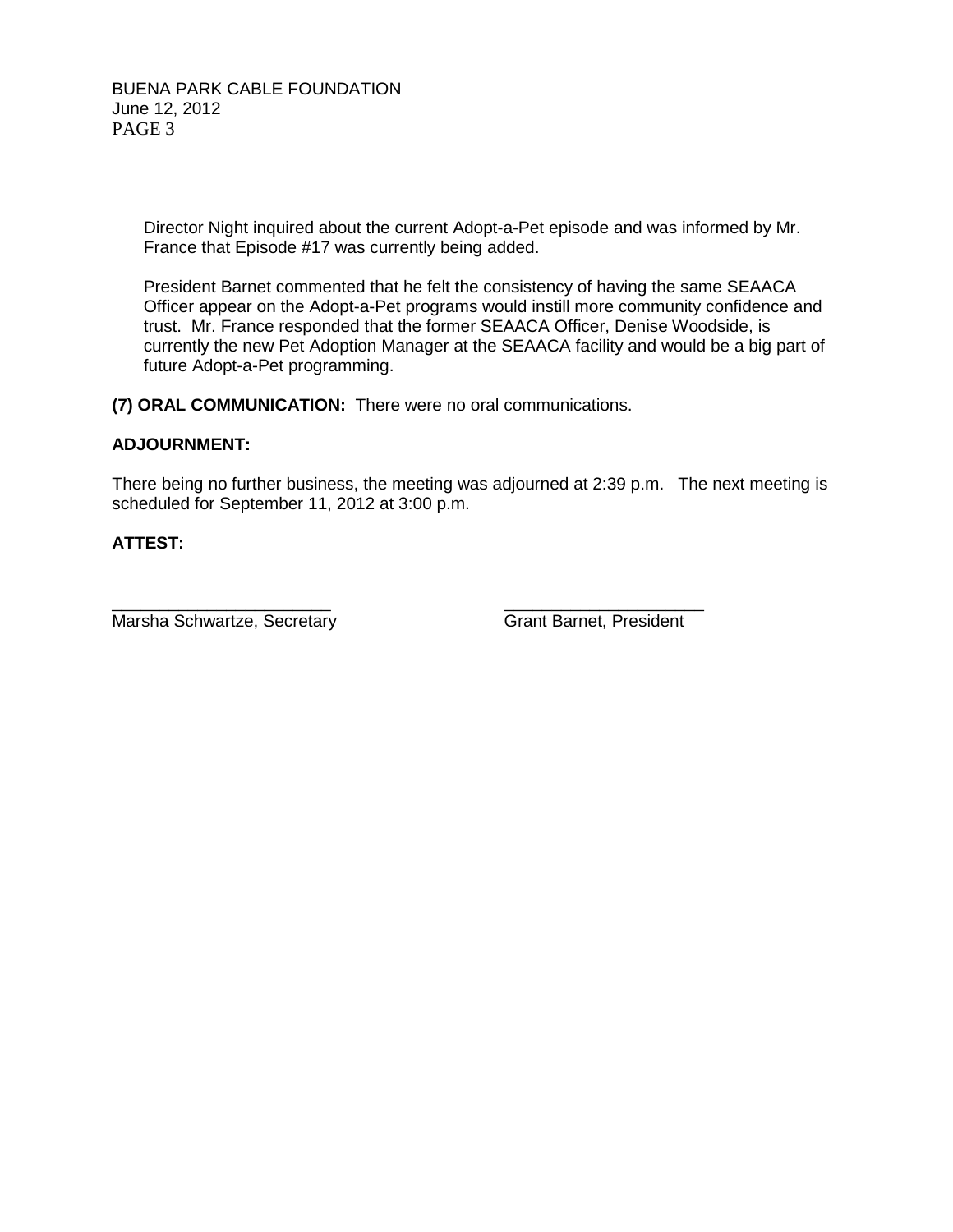#### **CITY OF BUENA PARK FOUNDATION CHECK REGISTER For FY 2011-2012**

| <b>Date</b> | Vendor<br><b>Description</b> |                                                                     | Invoice #           | Check # | <b>Amount</b> |  |
|-------------|------------------------------|---------------------------------------------------------------------|---------------------|---------|---------------|--|
| 6/5/12      | James Bass                   | BP Cable Foundation Meeting 05/14/2012                              | 05/15/2012          | 6211    | 100.00        |  |
| 6/5/12      | Jim Dow                      | BP Cable Foundation Meeting 05/14/2012                              | 05/15/2012          | 6212    | 100.00        |  |
| 6/5/12      | Don Harbert                  | BP Cable Foundation Meeting 05/14/2012                              | 05/15/2012          | 6213    | 100.00        |  |
| 6/5/12      | Miller Oh                    | BP Cable Foundation Meeting 05/14/2012                              | 05/15/2012          | 6214    | 100.00        |  |
| 6/5/12      | <b>Fred Smith</b>            | BP Cable Foundation Meeting 05/14/2012                              | 05/15/2012          | 6215    | 100.00        |  |
| 6/5/12      | <b>Cloud Productions</b>     | Police Luncheon in May, City Council Meetings - 05/08/12 & 05/21/12 | 9590                | 6216    | 3,460.00      |  |
|             |                              | Memorial Day Event, June Crime Watch #1 & #2                        | 9593                |         |               |  |
| 6/5/12      | <b>Gretchen Morales</b>      | April/May - 2012 Marketing Assistance BP TV                         | 043012/053112       | 6217    | 522.24        |  |
| 6/5/12      | Vista Media Services         | BPPD #33 Police Luncheon, Recreation #25 Summer Concerts            | 242-12/243-12       | 6218    | 1,850.00      |  |
|             |                              | Recreation #23 Youth Theatre Summer                                 | 244-12              |         |               |  |
| 6/5/12      | <b>Chamber of Commerce</b>   | Police Appreciation Lunch - K. McKinney & M. Cloud                  | 5833                | 6219    | 60.00         |  |
| 6/11/12     | Ayesha Bhasin                | 2012 Communications Scholarship                                     | June - 12           | 6220    | 1,250.00      |  |
| 6/11/12     | Carlos Franco                | 2012 Communications Scholarship                                     | June - 12           | 6221    | 1,250.00      |  |
| 6/11/12     | Adam Gomez                   | 2012 Communications Scholarship                                     | June - 12           | 6222    | 1,250.00      |  |
| 6/11/12     | Kyler Walker                 | 2012 Communications Scholarship                                     | June - 12           | 6223    | 1,250.00      |  |
| 6/13/12     | City of Buena Park           | Reimburse City for Foundation Check Stock                           | 1745858             | 6224    | 328.13        |  |
| 6/13/12     | Jane Cameron                 | Crime Watch in June Episode 2                                       | B1112-0608          | 6225    | 200.00        |  |
| 6/13/12     | Vista Media Services         | Public Works #58 Capital Improvement Projects                       | 245-12              | 6226    | 850.00        |  |
| 6/18/12     | Time Warner                  | Cable Service For May & June                                        | June - 12           | 6227    | 150.34        |  |
| 6/18/12     | James Bass                   | BP Cable Foundation Meeting 06/12/2012                              | June - 12           | 6228    | 100.00        |  |
| 6/18/12     | Jim Dow                      | BP Cable Foundation Meeting 06/12/2012                              | June - 12           | 6229    | 100.00        |  |
| 6/18/12     | Don Harbert                  | BP Cable Foundation Meeting 06/12/2012                              | June - 12           | 6230    | 100.00        |  |
| 6/18/12     | Miller Oh                    | BP Cable Foundation Meeting 06/12/2012                              |                     | 6231    | 100.00        |  |
| 6/18/12     | <b>Fred Smith</b>            | BP Cable Foundation Meeting 06/12/2012                              | June - 12           | 6232    | 100.00        |  |
| 6/19/12     | <b>Time Warner</b>           | Cable Service For July & August                                     | June - 12           | 6233    | 150.34        |  |
| 6/19/12     | U.S. Postal Service          | Replenish Postage Stamps                                            | June - 12           | 6234    | 44.00         |  |
| 7/3/12      | <b>Voided Check</b>          | <b>Voided Check</b>                                                 | <b>Voided Check</b> | 6235    |               |  |
| 7/3/12      | City of Buena Park           | Reimburse City for Foundation DVD"S purchased on City Credit Card   | 06202012            | 6236    | 78.52         |  |
| 7/3/12      | <b>Voided Check</b>          | <b>Voided Check</b>                                                 | <b>Voided Check</b> | 6237    |               |  |
| 7/3/12      | Jane Cameron                 | Crime Watch in July Episode 1                                       | B1112-0613          | 6238    | 200.00        |  |
| 7/3/12      | <b>Cloud Productions</b>     | Inside BP G.R.I.P. Program, Employee Gym Orientation Video          | 9598/9599           | 6239    | 1,600.00      |  |
|             |                              | City Council Meetings - 06/12/12 & 06/26/12                         | 9600                |         |               |  |
| 7/3/12      |                              | Partial reimbursement for Ck. #6239 (City Expenditure)              |                     |         | (350.00)      |  |
| 7/3/12      | Granicus, Inc.               | Remote Deployment Services - View Page Template Upgrade 05/31       | 36116               | 6240    | 1,700.00      |  |
| 7/3/12      | <b>Gretchen Morales</b>      | June - 2012 Marketing Assistance BP TV                              | 063012              | 6241    | 261.12        |  |
| 7/3/12      | Vista Media Services         | Police #32 Open House                                               | 246-12              | 6243    | 850.00        |  |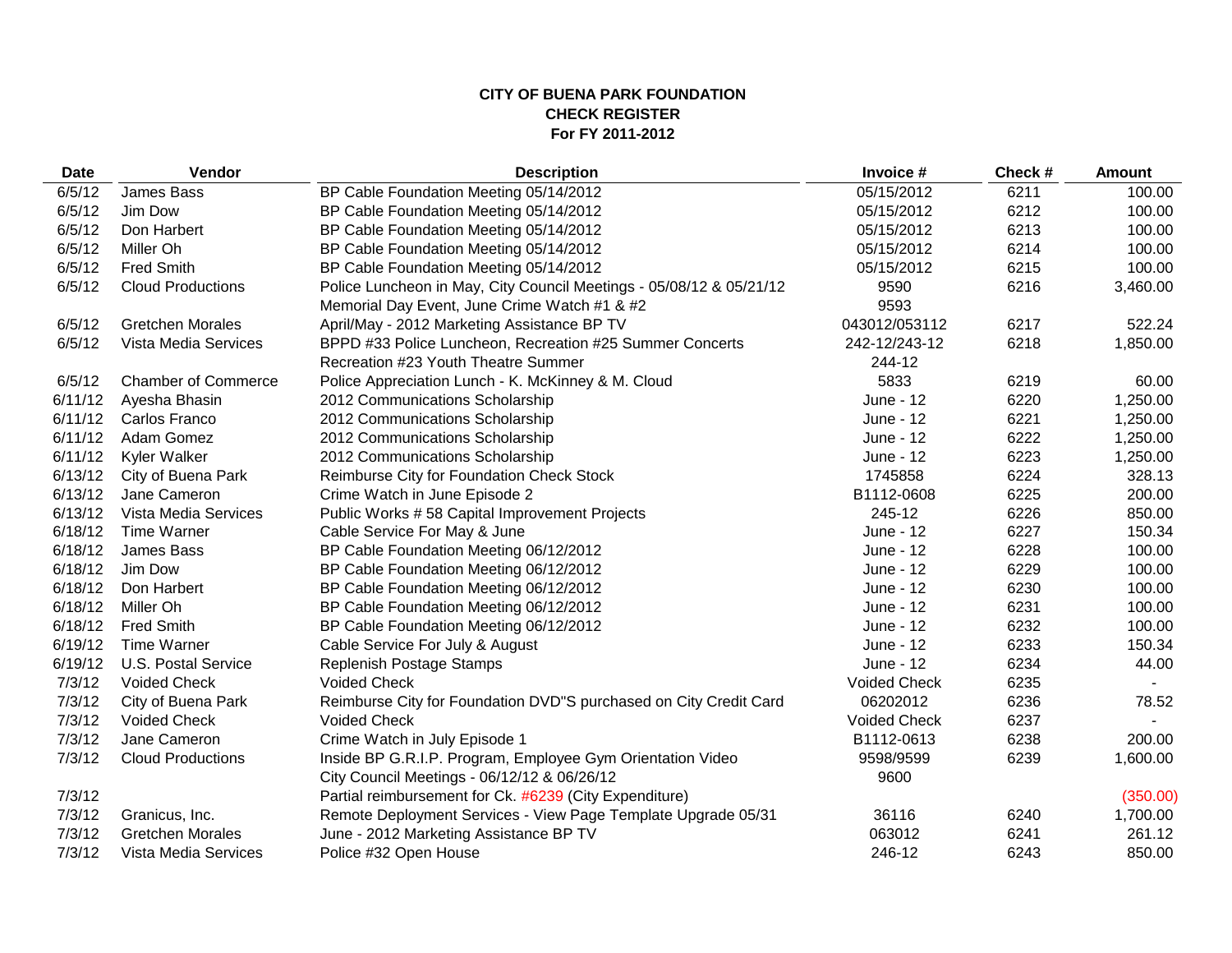#### **CITY OF BUENA PARK FOUNDATION CHECK REGISTER For FY 2011-2012**

| <b>Date</b> | Vendor                              | <b>Description</b>                                                 |              | Check#    | <b>Amount</b> |
|-------------|-------------------------------------|--------------------------------------------------------------------|--------------|-----------|---------------|
| 7/12/12     | <b>Cloud Productions</b>            | Summer Parks & Aquatics Video 2012                                 |              | 6244      | 850.00        |
| 7/12/12     | Teaman, Ramirez & Smith             | Audit of Foundation Financials FY 10-11                            | 5088 58964   | 6245      | 1.500.00      |
| 7/12/12     | Vista Media Services                | Adopt-A-Pet Show #16                                               | 247-12       | 6246      | 850.00        |
| 8/8/12      | City of Buena Park                  | Adobe Acrobat for Foundation                                       | S74061280101 | 6250      | 210.00        |
| 8/8/12      | City of Buena Park                  | Reimburse City for Scholarship Dinner/Envelopes - City Credit Card | 2265/066891  | 6251      | 57.43         |
| 8/30/12     | City of Buena Park                  | <b>Accounting and Staff Services</b>                               | FY 11-12     | 6256      | 12.924.27     |
|             | <b>Total June 1st Thru Year End</b> |                                                                    |              | 34.346.39 |               |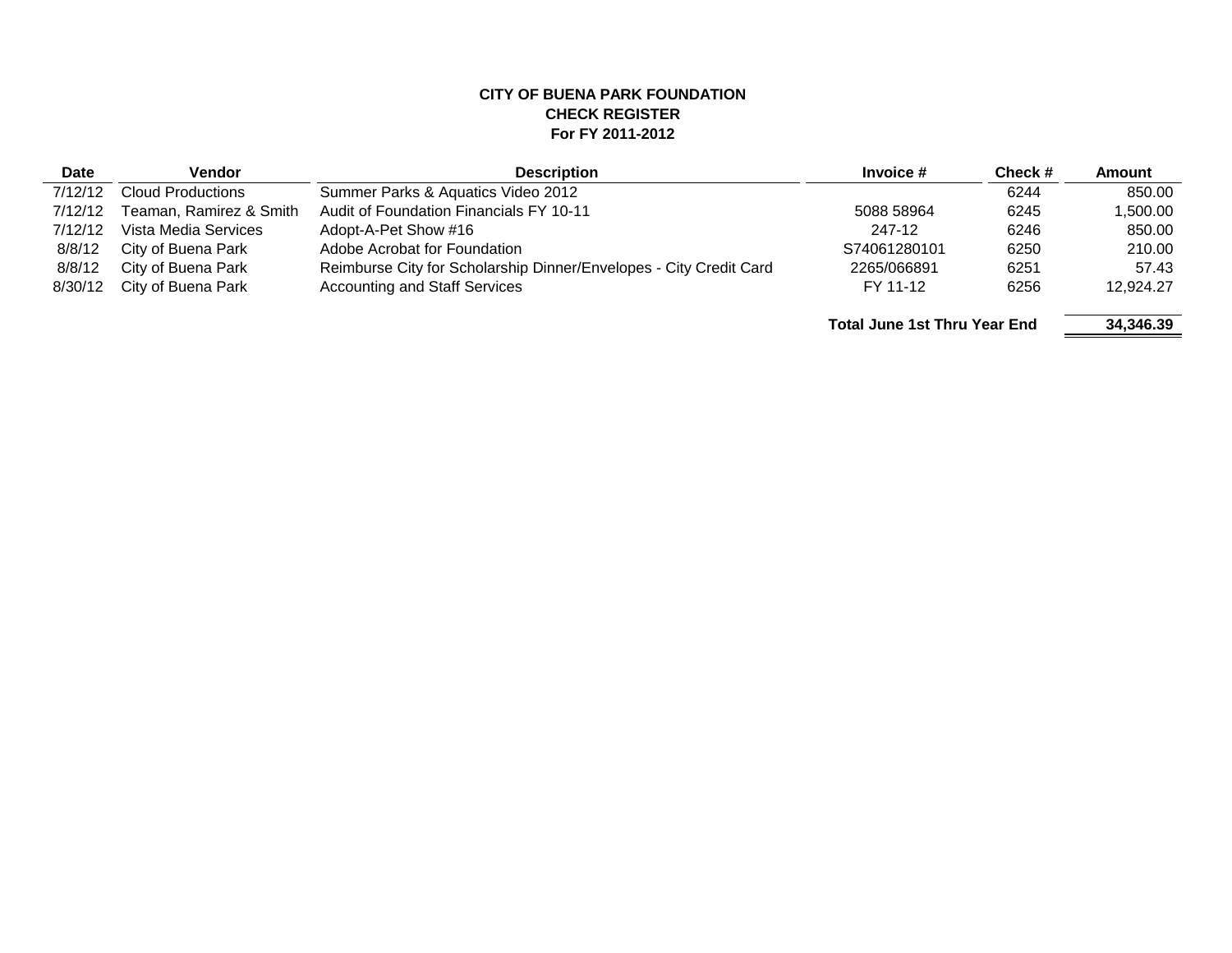#### **CITY OF BUENA PARK FOUNDATION CHECK REGISTER For FY 2012-2013**

| <b>Date</b> | <b>Vendor</b>            | <b>Description</b>                                                |                     | Check#  | Amount   |  |
|-------------|--------------------------|-------------------------------------------------------------------|---------------------|---------|----------|--|
| 7/3/12      | Time Warner              | Cable Service For September                                       | June - 12           | 6242    | 79.92    |  |
| 7/12/12     | <b>Cloud Productions</b> | Crime Watch July Episodes A & B                                   | 9602                | 6244    | 1,400.00 |  |
| 7/27/12     | <b>SCAN</b>              | Annual Membership Dues (07/01/2012 - 06/30/2013)                  | 10.80.10267         | 6247    | 80.00    |  |
| 8/7/12      | Cloud Productions        | City Council Meetings - 07/10/12 & 07/27/12, P- Nut Baseball      | 9603                | 6248    | 2,690.00 |  |
|             |                          | Crime Watch - July Episode B and August Episode A                 |                     |         |          |  |
| 8/7/12      | Vista Media Services     | Recreation/Arts #21 Civic Theater, Best Small Town In The USA     | 248-12/249-12       | 6249    | 1.700.00 |  |
| 8/8/12      | <b>Voided Check</b>      | Voided Check                                                      | <b>Voided Check</b> | 6252    |          |  |
| 8/8/12      | Jane Cameron             | Crime Watch - July Episode 2 and August Episode 1                 | B1213-0804          | 6253    | 400.00   |  |
| 8/23/12     | Gretchen Morales         | July/August - 2012 Marketing Assistance BP TV                     | 073112/083112       | 6254    | 522.24   |  |
| 8/23/12     | Vista Media Services     | Inside BP Source Ground Breaking, New Adopt-A-Pet Show #17        | 251-12/252-12       | 6255    | 2.550.00 |  |
|             |                          | New Silverado Days Promo                                          | 253-12              |         |          |  |
| 8/30/12     | Cirene Mercado           | Voice Over Personality - Most Fun City and Source Ground Breaking | 0107                | 6257    | 400.00   |  |
|             |                          | Tatal buby Thomas Assemble                                        |                     | 0.00010 |          |  |

**Total July Thru August**

9,822.16